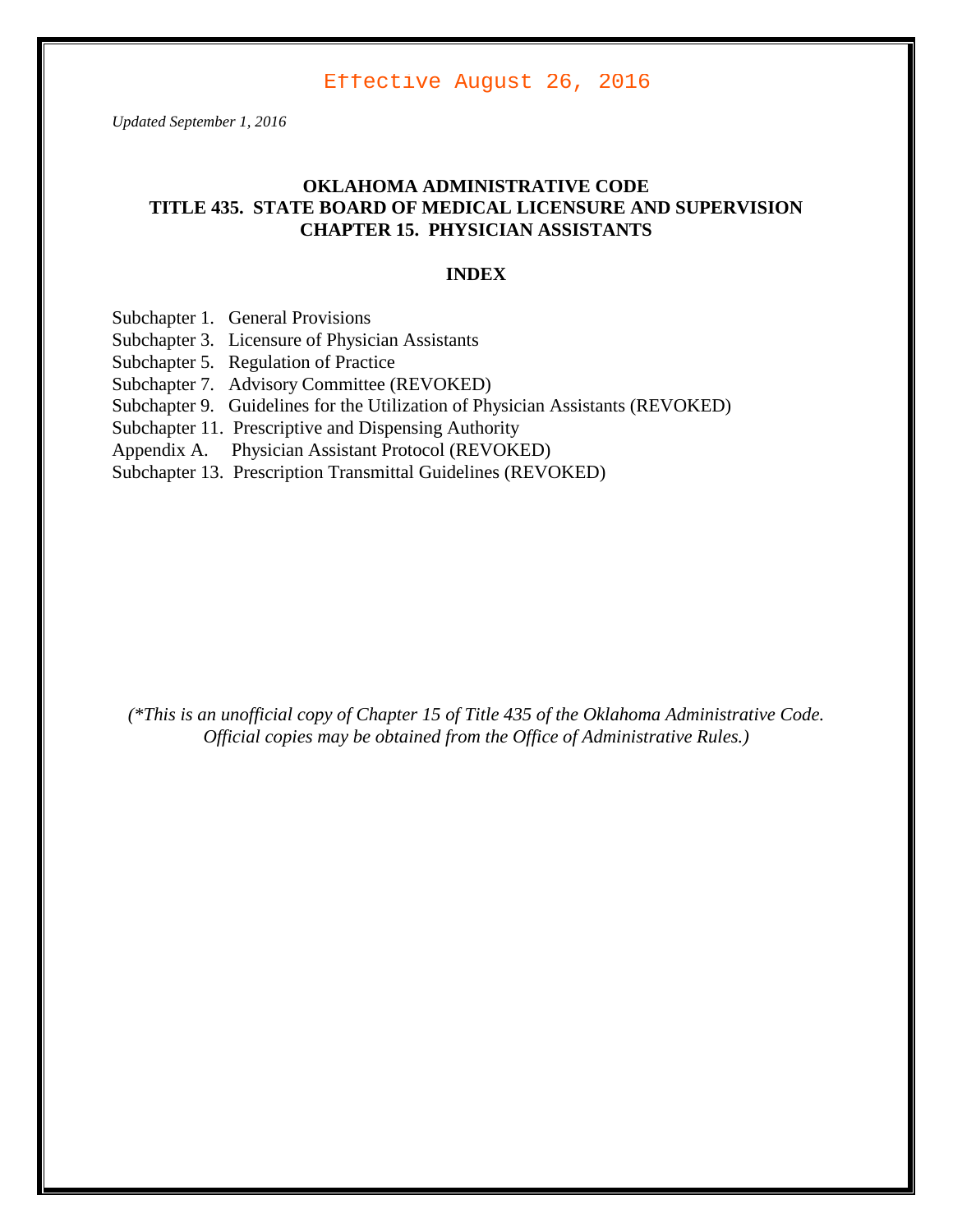#### **SUBCHAPTER 1. GENERAL PROVISIONS**

Section 435:15-1-1. Purpose 435:15-1-1.1. Definitions 435:15-1-2. License required

#### **435:15-1-1. Purpose**

 The rules in this chapter set the criteria for qualifying, applying, and practicing as a physician assistant.

#### **435:15-1-1.1. Definitions**

(a) The following words and terms, when used in this Chapter, shall have the following meaning, unless the context clearly indicates otherwise:

"**Alternate supervising physician**" means a physician who has been delegated the duties of a supervising physician pursuant to 435:15-3-13(e).

**"Board"** means the State Board of Medical Licensure and Supervision.

"**Clinically inactive**" means a person that was issued a physician assistant license by any jurisdiction or was employed as a physician assistant by a federal employer and within the past twenty-four (24) months has not:

(A) practiced as a physician assistant; or

(B) been employed by an accredited physician assistant educational program.

**"Committee"** means the Physician Assistant Committee.

**"On-site"** means the following as it relates to the usage of Schedule II drugs:

(A) Hospital in-patients;

(B) Emergency room;

(C) Surgicenters licensed by the State Health Department; or

(D) Medical clinics or offices in cases of emergency as defined by the supervising physician

(E) State-owned Veterans Administration long-term care facilities with an in-house pharmacy.

"**Primary supervising physician**" means a physician meeting the requirements of 435:15-3- 13(a) who is not an alternate supervising physician with respect to the same physician assistant.

(b) The terms defined under 59 O.S. § 519.2 shall apply to this chapter.

#### **435:15-1-2. License required**

A physician assistant must possess a license issued by the Board prior to practicing such profession.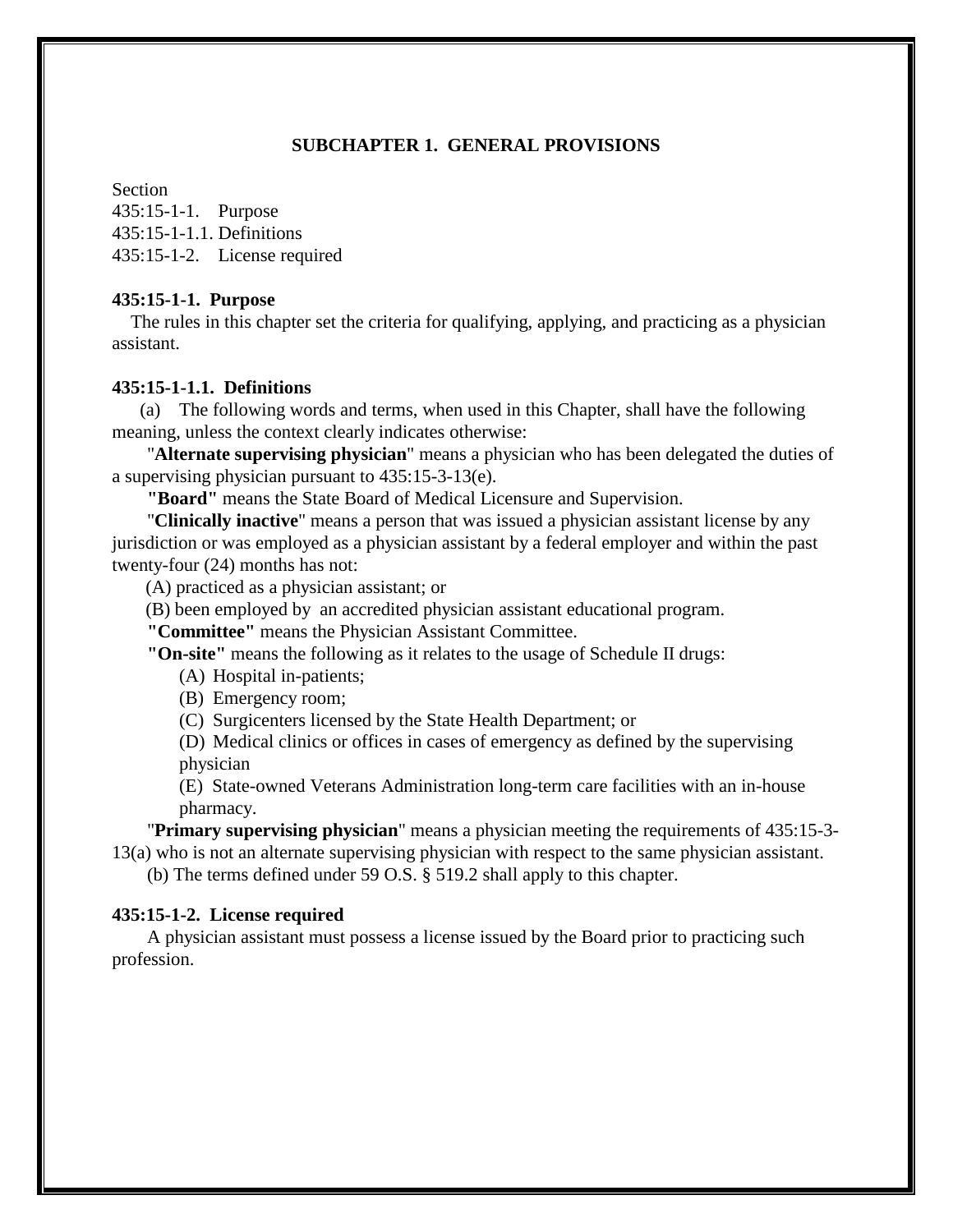### **SUBCHAPTER 3. LICENSURE OF PHYSICIAN ASSISTANTS**

#### Section

| $435:15-3-1.$       | Qualification; application                                               |
|---------------------|--------------------------------------------------------------------------|
| $435:15-3-2.$       | Qualifications; examination; character (REVOKED)                         |
| $435:15-3-3.$       | Approval to supervise more than two PA's (RENUMBERED)                    |
| $435:15-3-4.$       | Application for second Physician's Assistant (REVOKED)                   |
| $435:15-3-5.$       | Transfer of certificate; temporary certification; display of certificate |
|                     | (REVOKED)                                                                |
| $435:15-3-6.$       | Registry of qualifications (REVOKED)                                     |
| $435:15-3-7.$       | Re-certification (REVOKED)                                               |
| $435:15-3-8.$       | Back-up or alternate supervising physician (REVOKED)                     |
| $435:15-3-9.$       | Temporarily delegated supervision (REVOKED)                              |
| $435:15-3-10.$      | Continuing education for renewal (RENUMBERED)                            |
| $435:15-3-11.$      | License renewal period; reinstatement (RENUMBERED)                       |
| $435:15 - 3 - 12$ . | Review; Temporary authorization to practice                              |
| $435:15 - 3 - 13.$  | Supervising physician; alternatives                                      |
| $435:15-3-14.$      | Temporary approval of an application to practice by a Licensed Physician |
|                     | <b>Assistant (REVOKED)</b>                                               |
| $435:15 - 3 - 15$ . | Approval to supervise more than two PA's (REVOKED)                       |
| $435:15-3-16.$      | Alternate supervising physician (REVOKED)                                |
| $435:15-3-17.$      | Continuing education for renewal                                         |
| $435:15-3-18.$      | License renewal period; reinstatement (REVOKED)                          |
| 435:15-3-19.        | Locum tenens                                                             |

## **435:15-3-1. Qualification; application**

(a) **Qualifications.** No license shall be issued unless an applicant:

(1) Submits an application and other information pursuant to subsections (b) and (c) and remits the required fee;

(2) Has successfully completed an educational program for physician assistants accredited by the Accreditation Review Commission on Education for the Physician Assistant, or prior to 2001, either by the Committee on Allied Health Education and Accreditation, or the Commission on Accreditation of Allied Health Education Programs. The board may also issue a license to an applicant who does not meet the educational requirement specified in this section, but who passed the Physician Assistant National Certifying Examination administered by the National Commission on Certification of Physician Assistants prior to 1986;

(3) Has passed the Physician Assistant National Certifying Examination administered by the National Commission on Certification of Physician Assistants;

(4) Jurisprudence examination.

(A) Has responded correctly to seventy-five (75) percent or greater questions on a jurisprudence examination prepared by the board staff. The examination shall include:

(i) The Physician Assistant Act; and

(ii) Significant state statutes or rule impacting physician assistant practice.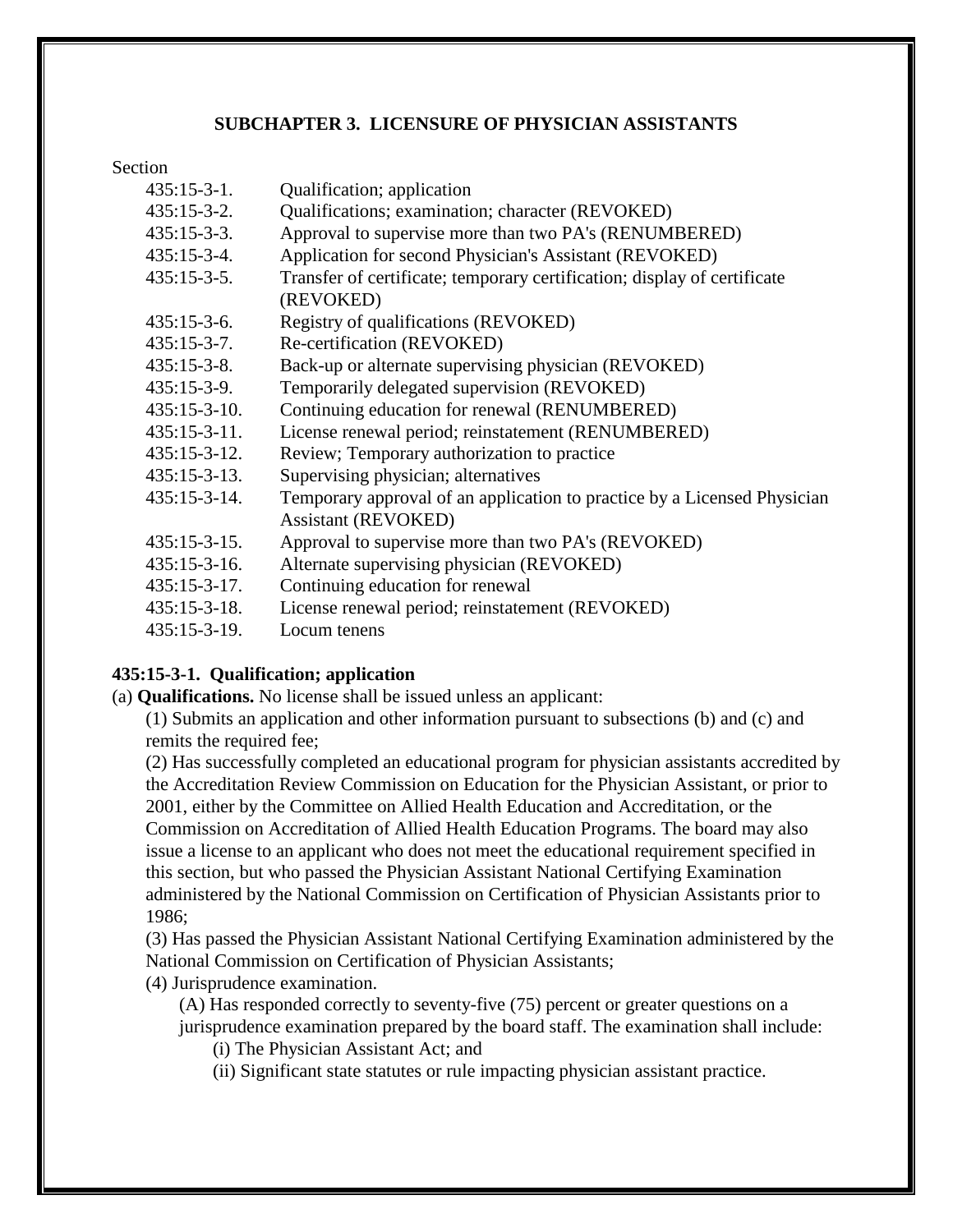(B)The board shall supply the applicant with a copy of the statues, rules, or other material from which the examination is based while the applicant is completing the examination.

 $(C)$  An applicant that does not meet the requirement under subsection  $(4)(i)$  after three attempts shall meet with the secretary of the board to create a study plan prior to reexamination;

(5) Does not hold a license or registration as a physician assistant that is currently under discipline, revocation, suspension, or probation relating to practice as a physician assistant. The board may waive this paragraph (6);

(6) Pursuant to 59 O. S. § 519.4, be of good moral character; and

(7) For a renewal application, has met the continuing medical education requirements pursuant to 435:15-3-17.

#### (b) **Application.**

(1) The applicant shall complete an application form approved by the board and such additional forms necessary for the board to consider the application and the qualifications of the applicant.

(2) Pursuant to 59 O.S. § 519.6, the application shall include:

(A) A description of the physician's practice,

(B) Methods of supervising and utilizing the physician assistant, and

(C) Names of alternate supervising physicians who will supervise the physician assistant

in the absence of the primary supervising physician.

(3) Renewal.

(A) An application for renewal shall include any changes from the most recent application submitted to the board not previously submitted.

(B) An applicant for renewal shall submit the examination under subsection (a)(4).

(C) An application for renewal shall be submitted not later than March 31 of each calendar year.

(D) A license shall expire if a renewal application is not submitted by March 31.

(E) A renewal application submitted between April 1 and May 31 must be accompanied by the late fee pursuant to  $435:1-1-7(a)(2)(E)$ .

(F) An application after May 31 shall be considered an initial application.

(4) Return to practice.

(A) Application.This subsection (a)(4) shall apply to an applicant that is clinically inactive.

(B) In addition to complying with the provision of this section 435:15-3-1, an applicant under this subsection (a)(4) shall:

(i) Complete a reentry plan approved by the board or a board designee; and

(ii) Comply with any practice conditions approved by the board.

(c) **Other information**. An applicant shall submit or make available any other information the board deems necessary to evaluate the applicant.

### **435:15-3-2. Qualifications; examination; character** (Revoked)

**435:15-3-3. Approval to supervise more than two PA's** (Renumbered to 435:15-3-15)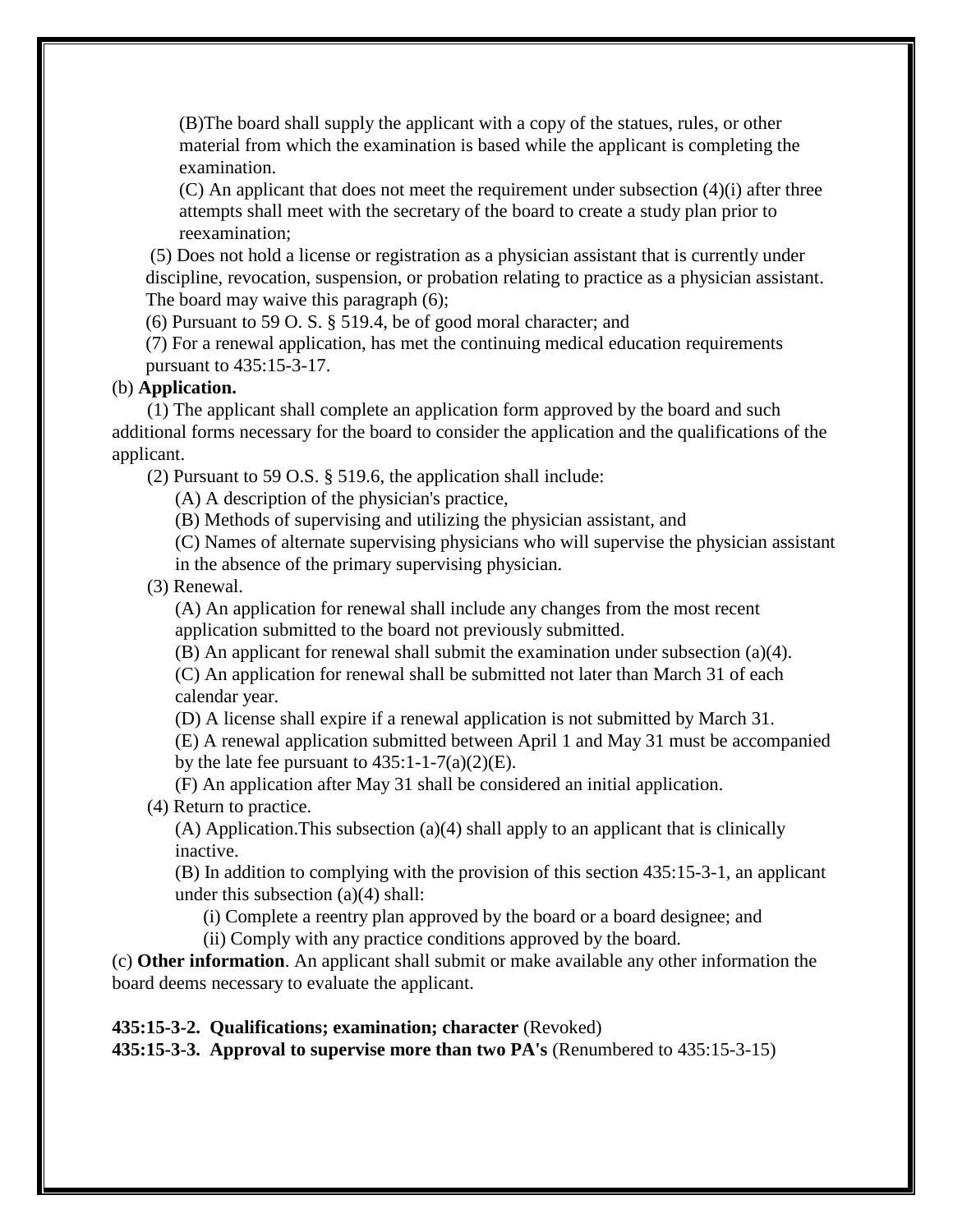**435:15-3-4. Application for second Physician's Assistant** (Revoked)

**435:15-3-5. Transfer of certificate; temporary certification; display of certificate** (Revoked)

**435:15-3-6. Registry of qualifications** (Revoked)

**435:15-3-7. Re-certification** (Revoked)

**435:15-3-8. Back-up or alternate supervising physician** (Revoked)

**435:15-3-9. Temporarily delegated supervision** (Revoked)

**435:15-3-10. Continuing education for renewal** (Renumbered to 435:15-3-17)

**435:15-3-11. License renewal period; reinstatement** (Renumbered to 435:15-3-18)

# **435:15-3-12. Review; Temporary authorization to practice**

(a) The chair or designee of the physician assistant committee shall review each application and information submitted in support of the application and shall promptly transmit a recommendation to the secretary of the board if the application should be temporarily approved. (b) Based on the recommendation under subsection (a), the secretary of the board may temporarily approve a license for an applicant meeting the requirements of this chapter 15 pursuant to 59 O.S. § 519.7. A temporarily approved license shall be reviewed at the next regular meeting of the board. A temporary approval of a license shall expire if the board rejects the application.

(c) The board shall issue a license to an applicant meeting the requirements of this chapter 15.

# **435:15-3-13. Supervising physician; alternatives**

# (a) **Qualifications**.

(1) Pursuant to 59 O.S. § 519.2, a supervising physician must be licensed as a physician by either the:

(A) State Board of Medical Licensure and Supervision, or

(B) State Board of Osteopathic Examiners.

(2) A license under subsection (a)(1) must be unrestricted.

(3) The board may waive the requirement under  $(a)(2)$  if the board determines the restriction

will not impede the ability of the supervising physician to supervise a physician assistant. (b) **Review**. A supervising physician shall review the care provided to each patient receiving health care services by a physician assistant with a temporarily approved license.

# (c) **Physician assistants supervised**.

(1) A supervising physician shall not serve as the supervising physician for more than four

(4) physician assistants practicing at any one time.

(2) Subsection (c)(1) shall not apply to a supervising physician who is a medical director or supervising physician of a state institution, correctional facility, or hospital.

(3) On the request of an applicant or supervising physician, the board may waive the requirement under subsection (c)(1).

(d) A physician assistant may have more than one (1) supervising physician.

(e) Alternate supervising physician. The duties of a primary supervising physician may be delegated to an alternate supervising physician that:

(1) Meets the requirements of this section 435:15-3-13; and

(2) Has a practice that is reasonably similar to the primary supervising physician.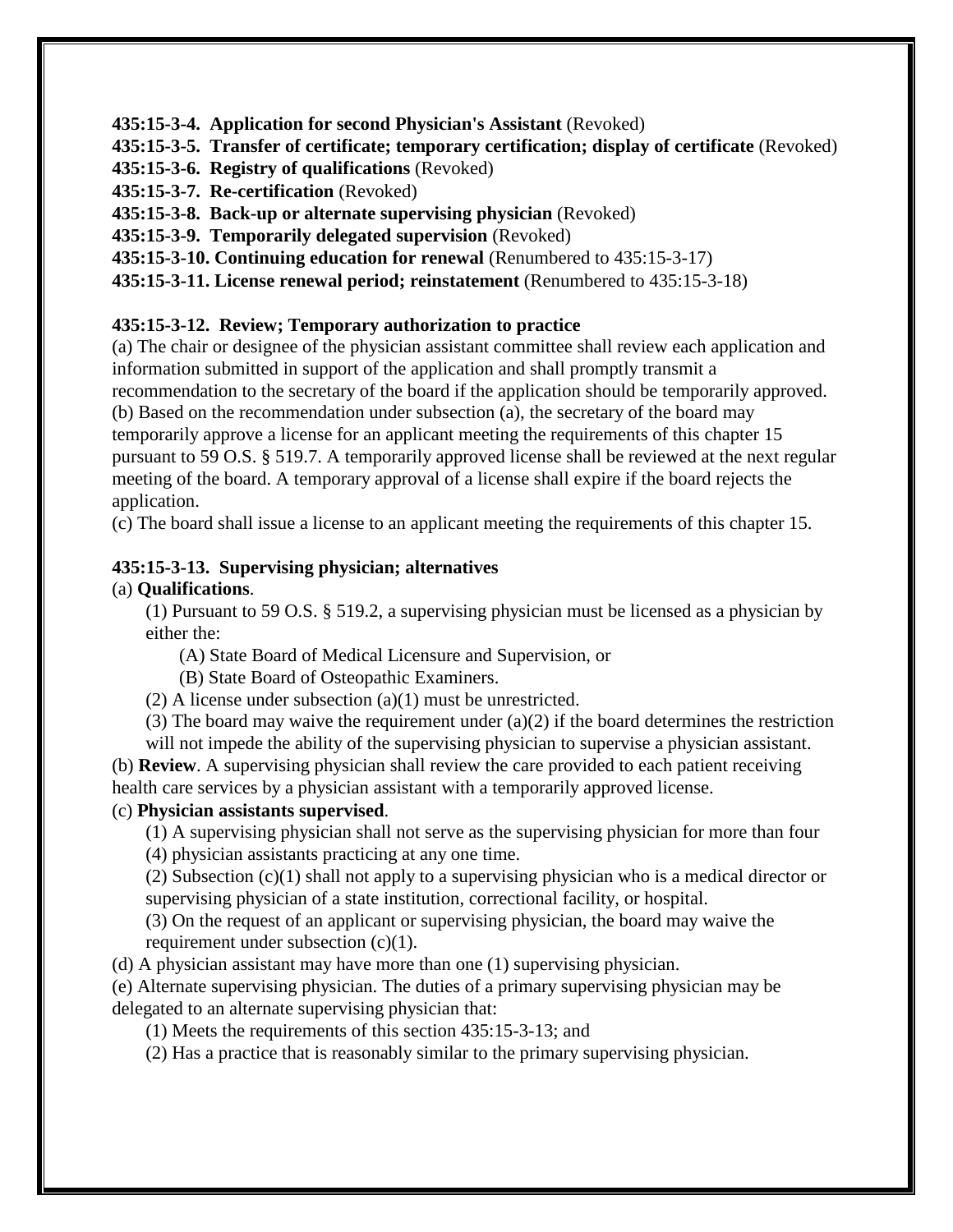**435:15-3-14. Temporary approval of an application to practice by a Licensed Physician Assistant** (Revoked)

**435:15-3-15. Approval to supervise more than two PA's** (Revoked)

**435:15-3-16. Alternate supervising physician** (Revoked)

## **435:15-3-17. Continuing education for renewal**

(a) Applicants initially licensed as a physician assistant will be exempt from reporting Continuing Medical Education (CME) credits until one year after licensure, thereafter each applicant for renewal must provide evidence that he or she has successfully earned at least twenty (20) hours of Category I CME hours during the preceding calendar year.

(b) At least one (1) hour of Category I CME shall be earned each calendar year concerning the topic of substance abuse.

(c) The CME hours shall be logged and reported to the Board on an annual basis by the Oklahoma Academy of Physician Assistants, Inc. The applicant shall bear the cost of this requirement.

(d) Any applicant for renewal who does not meet the requirements for continuing education by December 31 of the previous calendar year may not renew until deficient hours are obtained and verified. Additionally, within the next calendar year the licensee will be required to obtain forty (40) hours of Category I CME. Failure to meet these additional requirements will result in further disciplinary action.

## **435:15-3-18. License renewal period; reinstatement** (Revoked)

## **435:15-3-19. Locum tenens**

The Secretary of the Board may grant temporary approval to any physician and physician assistant for an application to practice on a short term basis as a locum tenens in any patient care setting provided the following requirements are met:

(1) The physician assistant must possess a current license issued by the Board.

(2) The application to practice meets all other requirements established by the Committee and Board.

(3) The temporary approval of an application to practice as a locum tenens shall be for a period of not more than one calendar month in any one calendar year period.

(4) The supervising physician shall provide written protocols or direct orders governing the patient care delivered by the physician assistant.

(5) The supervising physician shall review the care given to every patient seen by the physician assistant during the locum tenens and countersign every patient chart within 24 hours of the care being rendered.

## **SUBCHAPTER 5. REGULATION OF PRACTICE**

Section

435:15-5-1. Supervision; physician responsibility; independent care prohibited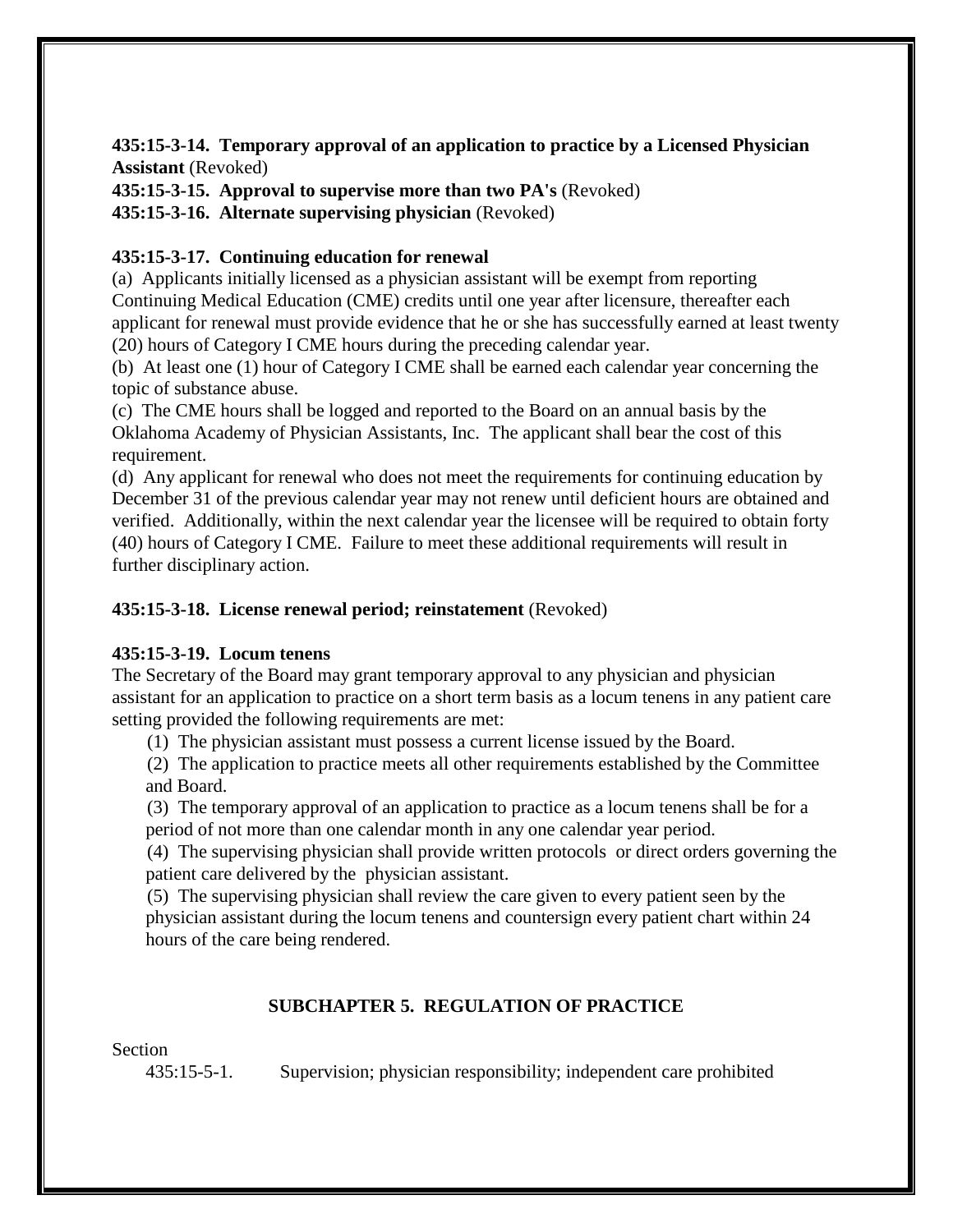| (REVOKED)           |                                                                           |
|---------------------|---------------------------------------------------------------------------|
| $435:15-5-1.1$ .    | Health care services performed and prohibited (REVOKED)                   |
| $435:15-5-2.$       | Patient care setting (REVOKED)                                            |
| $435:15-5-3.$       | Assignment of diagnostic and therapeutic procedures (REVOKED)             |
| $435:15-5-4.$       | Academic positions (REVOKED)                                              |
| $435:15-5-5.$       | Approval of educational and/or experimental programs                      |
| $435:15-5-6.$       | Restriction on eye care (REVOKED)                                         |
| $435:15-5-7.$       | Display of identification                                                 |
| $435:15-5-8.$       | Demonstrate ability to perform (REVOKED)                                  |
| $435:15-5-9.$       | Fees for evaluation of qualifications and performance (REVOKED)           |
| $435:15-5-10.$      | Prescriptions                                                             |
| $435:15-5-11.$      | Discipline                                                                |
| $435:15 - 5 - 12$ . | Pre-signed prescriptions (REVOKED)                                        |
| $435:15 - 5 - 13.$  | Certification of training and notification to liability carrier (REVOKED) |
|                     |                                                                           |

**435:15-5-1. Supervision; physician responsibility; independent care prohibited** (Revoked)

- **435:15-5-1.1. Health care services performed and prohibited** (Revoked)
- **435:15-5-2. Patient care setting** (Revoked)
- **435:15-5-3. Assignment of diagnostic and therapeutic procedures** (Revoked)
- **435:15-5-4. Academic positions** (Revoked)

## **435:15-5-5. Approval of educational and/or experimental programs**

A physician assistant education program accredited by the Accreditation Review Commission on Education for the Physician Assistant, or prior to 2001, either by the Committee on Allied Health Education and Accreditation, or the Commission on Accreditation of Allied Health Education Programs shall be considered approved for the purposes of the Physician Assistant Act.

# **435:15-5-6. Restriction on eye care** (Revoked)

# **435:15-5-7. Display of identification**

(a) A physician assistant must clearly identify herself/himself as a physician assistant when engaged in professional activities.

(b) The Physician Assistant license issued by the Board shall be prominently displayed in the primary place of practice and the physician assistant shall have on his/her person evidence of current renewal.

## **435:15-5-8. Demonstrate ability to perform** (Revoked) **435:15-5-9. Fees for evaluation of qualifications and performance** (Revoked)

# **435:15-5-10. Prescriptions**

The following apply to a physician assistant who has been delegated prescriptive authority that has been approved by the board: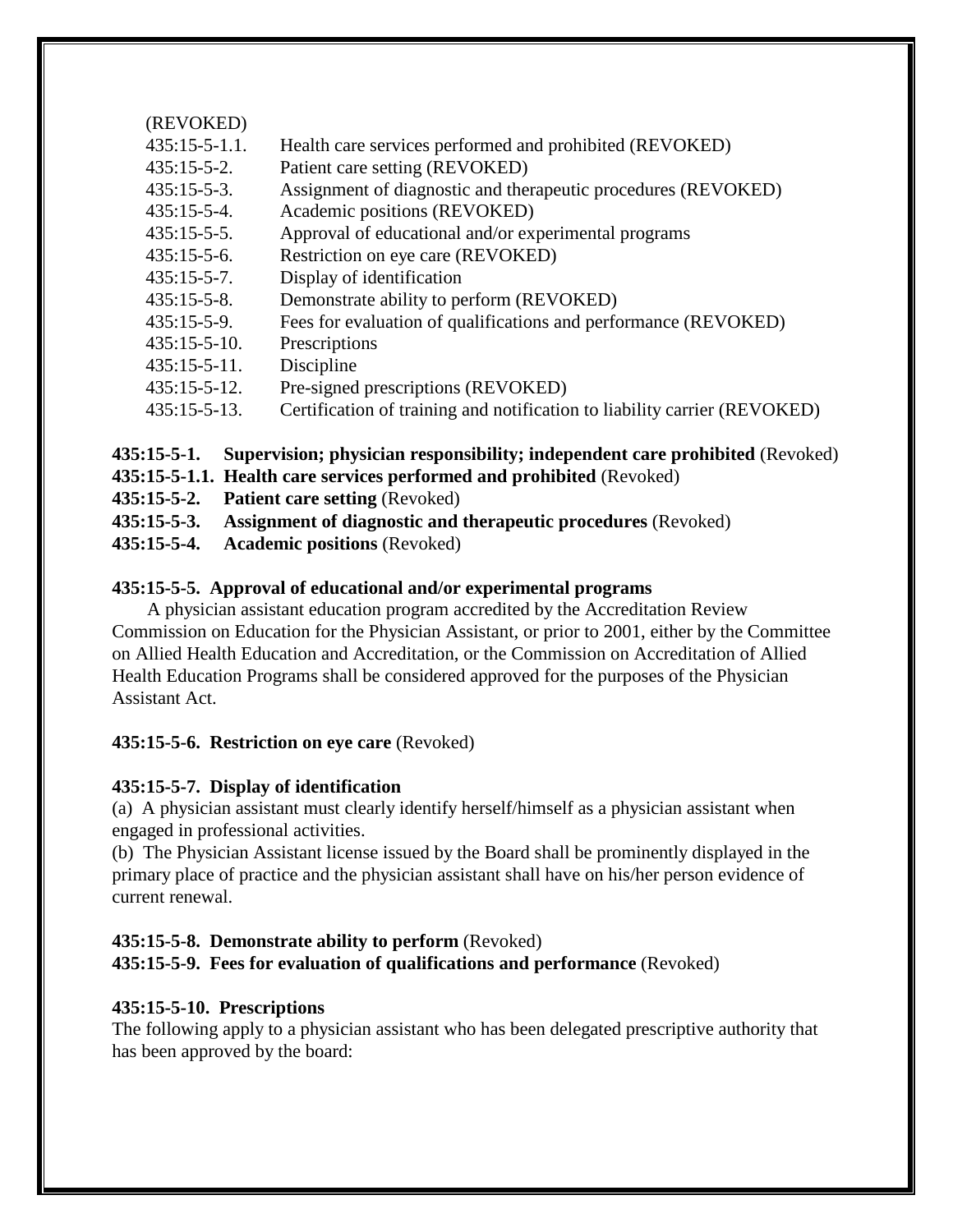(1) A prescription or order for medical supplies and ancillary services issued by a physician assistant may be written, electronic, or oral.

(2) Prescriptions for Schedules III, IV and V drugs may be issued for up to a 30-day supply with no refills. In order for a physician assistant to prescribe a controlled substance, the physician assistant must be currently registered with the federal Drug Enforcement Administration and the Oklahoma Bureau of Narcotics and Dangerous Drugs.

(3) A physician assistant may write an order for a Schedule II drug for immediate or ongoing administration on site. For the purposes of this provision, as well as 59 O.S. § 519.6(D), "on-site" shall mean a:

(A) hospital,

(B) emergency room,

(C) surgicenter licensed by the department of health, or

(D) medical clinics or offices.

(E) state-owned Veterans Administration long-term care facilities with an in-house pharmacy.

(4) A physician assistant may not dispense drugs but may request, receive, and sign for professional samples and may distribute professional samples to patients.

### **435:15-5-11. Discipline**

(a) **Prohibited acts.** No person shall:

(1) fraudulently or deceptively obtain or attempt to obtain a license;

(2) fraudulently or deceptively use a license;

(3) act contrary to this chapter 15, the Physician Assistant Act, or other laws or regulations governing licensed health professionals or any stipulation or agreement of the board;

(4) violate any provision of the Medical Practice Act or the rules promulgated by the Board.

(b) **Grounds for action.** The board may take an action under subsection (c) when a person:

(1) acts contrary to subsection (a);

(2) is convicted of a felony;

(3) is a habitual user of intoxicants or drugs to such an extent that he or she is unable to safely practice as a physician assistant;

(4) has been adjudicated as mentally incompetent;

(5) is physically or mentally unable to engage safely in practice as a physician assistant;

(6) is negligent in practice as a physician assistant or demonstrates professional incompetence;

(7) violates patient confidentiality, except as required by law;

(8) engages in conduct likely to deceive, defraud or harm the public;

(9) engages in unprofessional or immoral conduct;

(10) prescribes, sells, administers, distributes, orders or gives away any drug classified as a controlled substance for other than medically accepted therapeutic purposes;

(11) has committed an act of moral turpitude;

(12) is disciplined or has been disciplined by another state or jurisdiction based upon acts or conduct similar to acts or conduct that would constitute grounds for disciplinary action as defined in this section;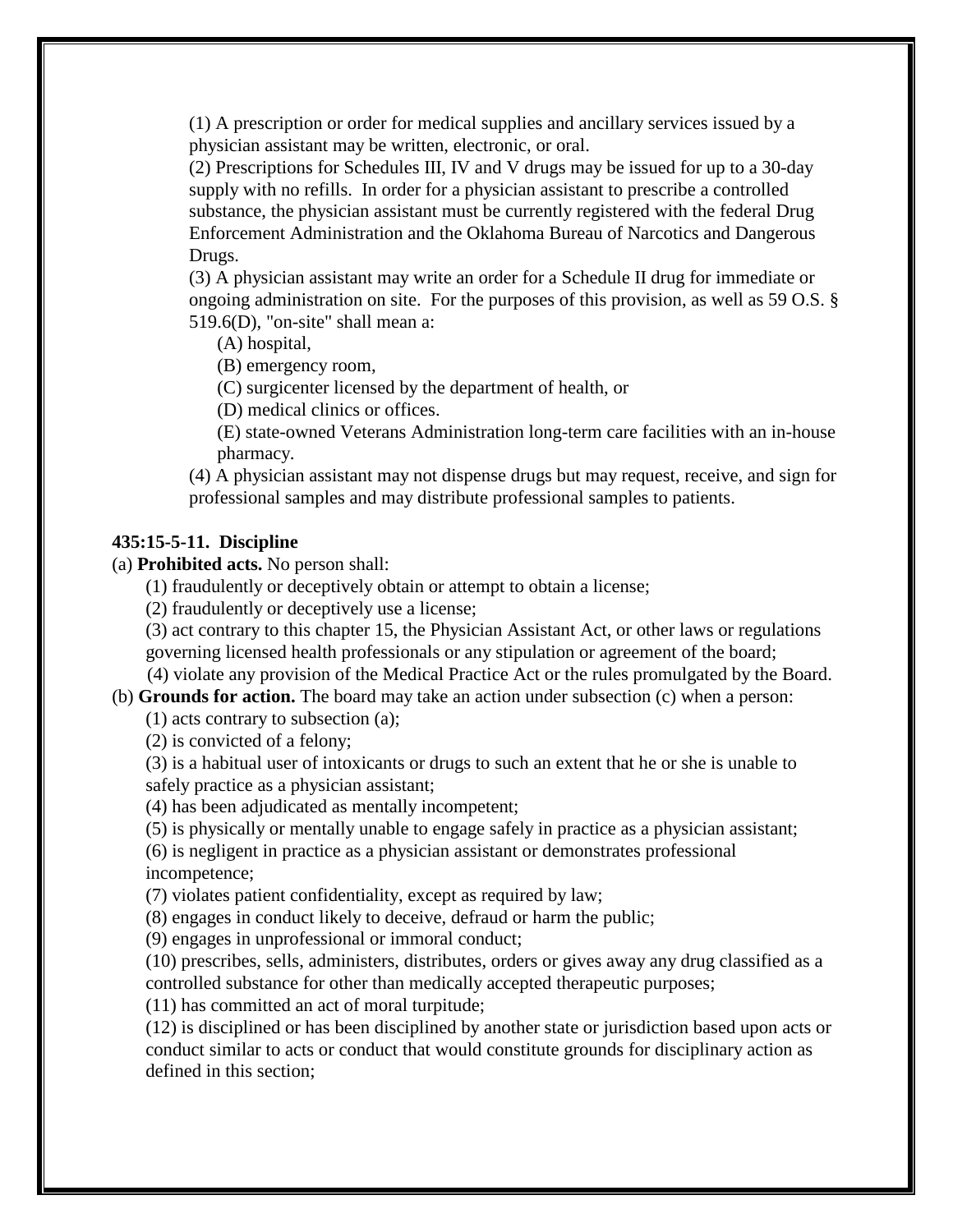(13) fails to cooperate with an investigation conducted by the board; or

(14) represents himself or herself as a physician.

(c) **Actions.** The board, on finding grounds exist under subsection (b) and pursuant to the Administrative Procedures Act, 75 O.S. § 250 *et seq.,* may:

(1) refuse to grant a license;

(2) administer a public or private reprimand;

(3) revoke, suspend, limit or otherwise restrict a license;

(4) require a physician assistant to submit to the care or counseling or treatment of a health professional designated by the board;

(5) impose corrective measures;

(6) impose a civil penalty or fine;

(7) suspend enforcement of its finding thereof and place the physician assistant on probation with the right to vacate the probationary order for noncompliance; or

(8) restore or reissue, at its discretion, a license, and remove any disciplinary or corrective measure that it may have imposed.

(d) The board may prohibit a physician who willfully and knowingly allows or participates with a physician assistant who acted contrary to this chapter 15 from supervising a physician assistant.

## **435:15-5-12. Pre-signed prescriptions** (Revoked)

**435:15-5-13. Certification of training and notification to liability carrier** (Revoked)

## **SUBCHAPTER 7. ADVISORY COMMITTEE (REVOKED)**

### Section

435:15-7-1. Physician Assistant Advisory Committee (REVOKED)

## **435:15-7-1. Physician Assistant Advisory Committee** (Revoked)

## **SUBCHAPTER 9. GUIDELINES FOR THE UTILIZATION OF PHYSICIAN ASSISTANTS (REVOKED)**

Section

- 435:15-9-1. General responsibilities and obligations (REVOKED)
- 435:15-9-2. Supervision (REVOKED)
- 435:15-9-3. New patients (REVOKED)
- 435:15-9-4. Setting (REVOKED)
- 435:15-9-5. Understanding and variance from guidelines (REVOKED)

### **435:15-9-1. General responsibilities and obligations** (Revoked)

- **435:15-9-2. Supervision** (Revoked)
- **435:15-9-3. New patients** (Revoked)
- **435:15-9-4. Setting** (Revoked)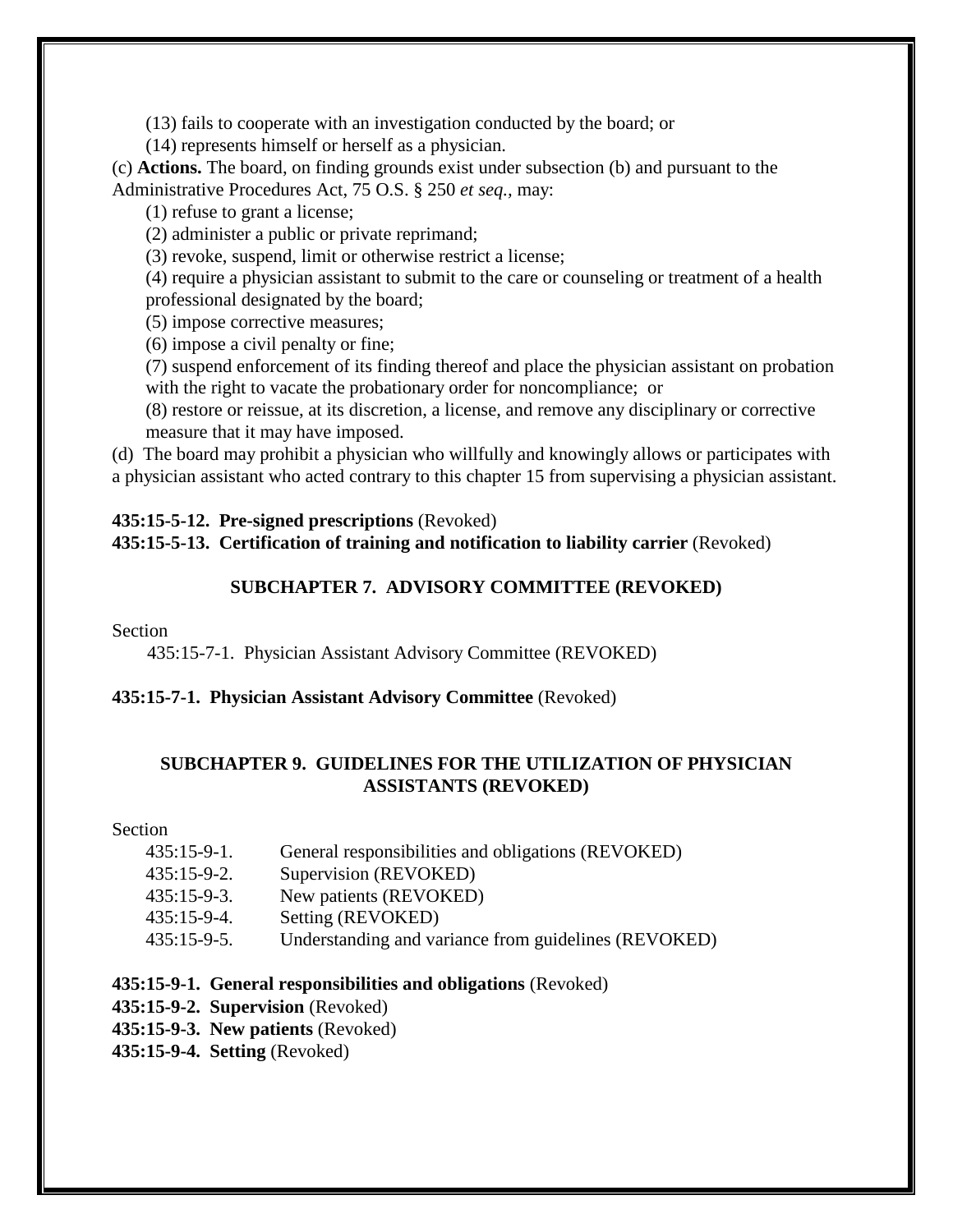## **435:15-9-5. Understanding and variance from guidelines** (Revoked)

### **SUBCHAPTER 11. PRESCRIPTIVE AND DISPENSING AUTHORITY**

#### Section

435:15-11-1. Prescriptive and dispensing authority

435:15-11-2. Drug formulary

### **435:15-11-1. Prescriptive and dispensing authority**

(a) A physician assistant who is recognized by the Board to prescribe under the direction of a supervising physician and is in compliance with the registration requirements of the Uniform Controlled Dangerous Substances Act, in good faith and in the course of professional practice only, may issue written and oral prescriptions and orders for medical supplies, services and drugs, including controlled medications in Schedules III, IV, and V pursuant to 63 O.S. §2-312 as delegated by the supervising physician and as approved in the Physician Assistant Drug Formulary (OAC 435:15-11-2).

(b) Any prescription for a pure form or combination of the following generic classes of drugs, listed in 435:15-11-2, may be prescribed, unless the drug or class of drugs is listed as excluded. Written prescriptions for drugs or classes of drugs that are excluded may be transmitted, only with the direct order of the supervising physician.

(c) Prescriptions for non-controlled medications may be written for up to a 30-day supply with two (2) refills of an agent prescribed for a new diagnosis. For patients with an established diagnosis, up to a 90 day supply with refills up to one year can be written and signed, or called into a pharmacy by a physician assistant.

(d) Prescriptions for Schedules III, IV and V controlled medications may be written for up to a 30-day supply. No refills of the original prescription are allowed. In order for a physician assistant to prescribe a controlled substance in an out-patient setting, the physician assistant must be currently registered with the Drug Enforcement Administration and Oklahoma Bureau of Narcotics and Dangerous Drugs.

(e) A physician assistant may write an order for a Schedule II drug for immediate or ongoing administration on site. Prescriptions and orders for Schedule II drugs written by a physician assistant must be included on a written protocol determined by the supervising physician and approved by the medical staff committee of the facility or by direct verbal order of the supervising physician. In order for a physician assistant to prescribe and order a Schedule II controlled substance for immediate or ongoing administration on site, the physician assistant must be currently registered with the Drug Enforcement Administration and Oklahoma Bureau of Narcotics and Dangerous Drugs.

(f) A prescription issued by a physician assistant, whether written or oral, shall be the joint responsibility of the physician assistant and supervising physician. The supervising physician shall be responsible for the formulation and/or approval of all orders and protocols which allow the physician assistant to issue prescriptions. Questions concerning a prescription may be directed either to the supervising physician whose name shall appear on the prescription blank or to the physician assistant.

(g) All new drug entities will be restricted from the Drug Formulary, listed in 435:15-11-2, and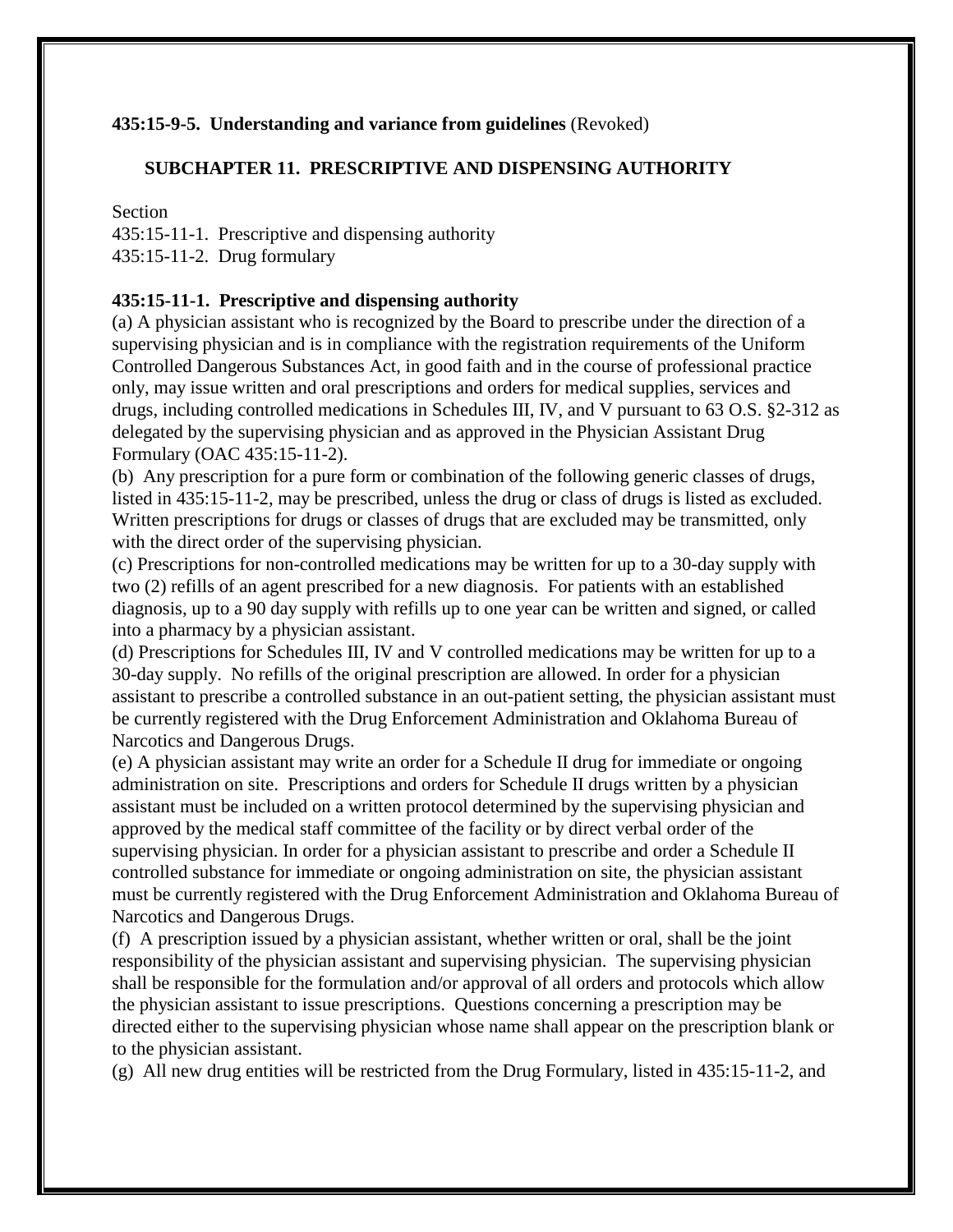added, if at all, only after review and approval by the Oklahoma State Board of Pharmacy and the Committee, and subsequent approval by the Board. This restriction shall not apply to modifications of current generic drugs included on the Drug Formulary.

(h) Physician Assistants may not dispense drugs, but may request, receive and sign for professional samples and may distribute professional samples directly to patients in accordance with written policies established by the supervising physician.

## **435:15-11-2. Drug formulary**

(a) Physician Assistants in accordance with the Physician Assistant Act may prescribe medications that are within the scope of physician assistant practice, under the supervision of a licensed supervising physician and the Physician Assistant Drug Formulary. The Drug Formulary shall list drugs or categories of drugs that shall or shall not be prescribed by the physician assistant or prescribed only under certain criteria.

(b) The Committee will, at least on an annual basis and in a timely manner, review the structure and content of the Physician Assistant Drug Formulary and make such revisions as it deems necessary. Any proposed changes must be reviewed and approved by the State Board of Medical Licensure and Supervision after consultation with the State Board of Pharmacy before becoming effective. Copies of the formulary shall be made available to any licensed pharmacy in the State of Oklahoma upon request. The Board assumes that all supervising physicians and physician assistants are completely familiar with the law and rules governing prescriptive authority of physician assistants.

(c) All drugs in categories listed in 435:15-11-2(d) as defined by the American Hospital Formulary Service Information Book (current) may be prescribed by physician assistants, except as noted in section 435:15-11-2(e).

- (d) Inclusionary formulary
	- (1) Antihistamine agents
	- (2) Anti-infectives
	- (3) Autonomic agents
	- (4) Blood formation and coagulation agents
	- (5) Cardiovascular agents
	- (6) Central nervous system agents
	- (7) Diagnostic agents
	- (8) Electrolyte, caloric and water balance agents
	- (9) Enzymes
	- (10)Expectorants, antitussives and mucolytic agents
	- (11)Eye, ear, nose and throat preparations
	- (12)Gastrointestinal agents
	- (13)Hormone and synthetic substitutes
	- (14)Local anesthetics
	- (15)Skin and mucous membrane agents
	- (16)Smooth muscle relaxants
	- $(17)$  Vitamins
	- (18)Miscellaneous therapeutic agents